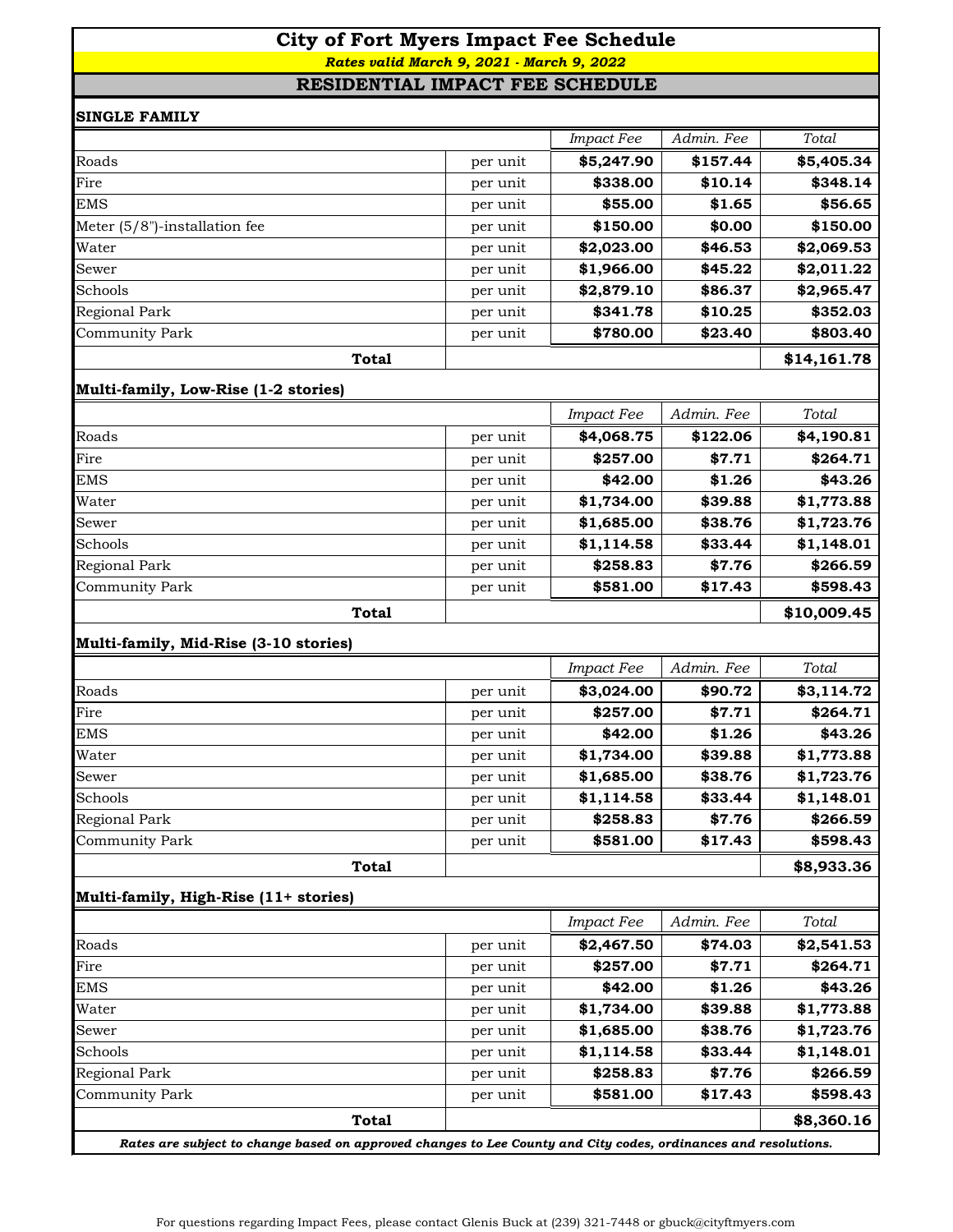# **City of Fort Myers Impact Fee Schedule ROAD IMPACT FEE SCHEDULE - 52.5% collection rate**

*Rates valid March 9, 2021 - March 9, 2022*

#### **RESIDENTIAL**

|                                         |          | <i>Impact Fee</i> | Admin. Fee | Total      |
|-----------------------------------------|----------|-------------------|------------|------------|
| Single family                           | per unit | \$5,247.90        | \$157.44   | \$5,405.34 |
| Multi-family, Low-Rise (1-2 stories)    | per unit | \$4,068.75        | \$122.06   | \$4,190.81 |
| Multi-family, Mid-Rise (3-10 stories)   | per unit | \$3,024.00        | \$90.72    | \$3,114.72 |
| Multi-family, High-Rise (11+ stories)   | per unit | \$2,467.50        | \$74.03    | \$2,541.53 |
| Mobile Home / RV Park Site              | per pad  | \$2,778.83        | \$83.36    | \$2,862.19 |
| Senior Adult Housing, Detached          | per unit | \$2,368.28        | \$71.05    | \$2,439.32 |
| Senior Adult Housing, Attached          | per unit | \$2,056.95        | \$61.71    | \$2,118.66 |
| Adult Congregate Living Facility (ACLF) | per unit | \$1,122.45        | \$33.67    | \$1,156.12 |
| Continuing Care Retirement Community    | per unit | \$1,333.50        | \$40.01    | \$1,373.51 |
| Hotel / Motel or Timeshare              | per room | \$2,597.18        | \$77.92    | \$2,675.09 |

# **RETAIL COMMERCIAL**

|                                                      |               | <b>Impact Fee</b> | Admin. Fee | Total       |
|------------------------------------------------------|---------------|-------------------|------------|-------------|
| Shopping Center / General Retail                     | per 1000 sf   | \$6,024.90        | \$180.75   | \$6,205.65  |
| Bank                                                 | per $1000$ sf | \$13,428.98       | \$402.87   | \$13,831.84 |
| Car Wash, Self Service                               | per stall     | \$3,208.80        | \$96.26    | \$3,305.06  |
| Convenience Store w/Gas Sales (<10 fuel positions)   | fuel position | \$9,963.98        | \$298.92   | \$10,262.89 |
| Super Convenience Store w/Gas Sales (10+ fuel positi | fuel position | \$7,121.63        | \$213.65   | \$7,335.27  |
| Golf Course (open to public)                         | per acre      | \$1,195.43        | \$35.86    | \$1,231.29  |
| Movie Theater                                        | per $1000$ sf | \$14,167.13       | \$425.01   | \$14,592.14 |
| Restaurant, Standard                                 | per $1000$ sf | \$11,559.98       | \$346.80   | \$11,906.77 |
| Restaurant, High-Turnover (Sit-Down)                 | per $1000$ sf | \$14,653.80       | \$439.61   | \$15,093.41 |
| Restaurant, Fast Casual                              | per $1000$ sf | \$20,620.43       | \$618.61   | \$21,239.04 |
| Restaurant, Fast Food                                | per $1000$ sf | \$25,678.80       | \$770.36   | \$26,449.16 |

#### **OFFICE / INSTITUTIONAL**

|                                        |               | <b>Impact Fee</b> | Admin. Fee | Total      |
|----------------------------------------|---------------|-------------------|------------|------------|
| Office                                 | per 1000 sf   | \$3,997.35        | \$119.92   | \$4,117.27 |
| Hospital                               | per 1000 sf   | \$4,158.00        | \$124.74   | \$4,282.74 |
| Nursing Home                           | per 1000 sf   | \$2,576.18        | \$77.29    | \$2,653.46 |
| <b>Church</b>                          | per $1000$ sf | \$2,473.80        | \$74.21    | \$2,548.01 |
| Day Care Center                        | per $1000$ sf | \$5,431.13        | \$162.93   | \$5,594.06 |
| Elementary/ Secondary School (Private) | per 1000 sf   | \$2,043.83        | \$61.31    | \$2,105.14 |

#### **INDUSTRIAL**

|                                                                                                                |               | <b>Impact Fee</b> | Admin. Fee | Total      |  |  |  |
|----------------------------------------------------------------------------------------------------------------|---------------|-------------------|------------|------------|--|--|--|
| Industrial Park or General Industrial                                                                          | per $1000$ sf | \$1,774.50        | \$53.24    | \$1,827.74 |  |  |  |
| Warehouse, General                                                                                             | per $1000$ sf | \$918.23          | \$27.55    | \$945.77   |  |  |  |
| Warehouse, High-Cube                                                                                           | per $1000$ sf | \$739.73          | \$22.19    | \$761.92   |  |  |  |
| Mini-Warehouse                                                                                                 | per 1000 sf   | \$569.63          | \$17.09    | \$586.71   |  |  |  |
| Mine or Quarry                                                                                                 | Cubic Yard    | \$0.21            | \$0.01     | \$0.22     |  |  |  |
| Dates are subject to change based on annuaved changes to Lee County and City sodes, andinances and resolutions |               |                   |            |            |  |  |  |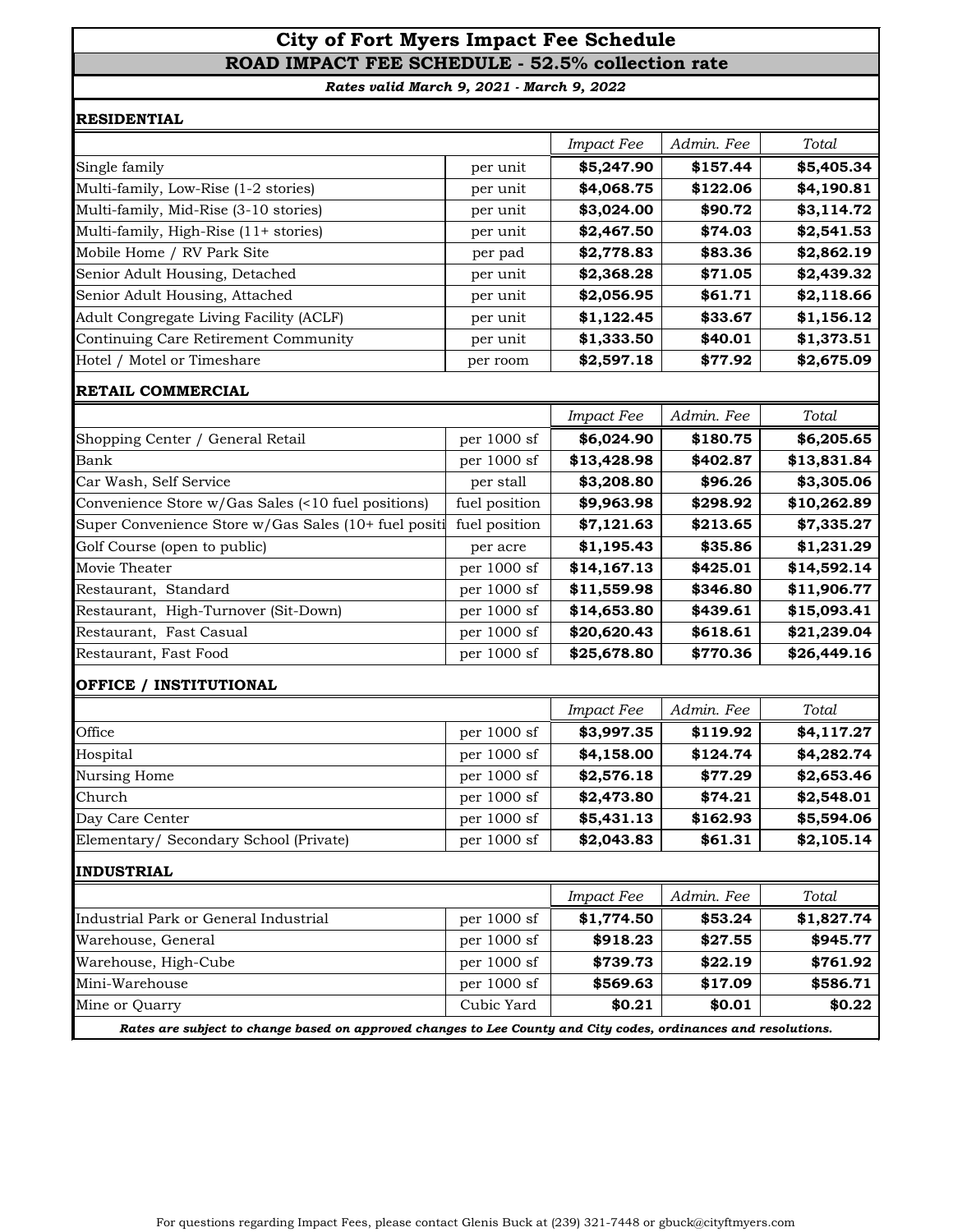## **City of Fort Myers Impact Fee Schedule FIRE IMPACT FEE SCHEDULE**

| <b>RESIDENTIAL</b>                                                                                              |              |                   |            |          |
|-----------------------------------------------------------------------------------------------------------------|--------------|-------------------|------------|----------|
|                                                                                                                 |              | <b>Impact Fee</b> | Admin. Fee | Total    |
| Single family                                                                                                   | per unit     | \$338.00          | \$10.14    | \$348.14 |
| Multi-family                                                                                                    | per unit     | \$257.00          | \$7.71     | \$264.71 |
| Mobile Home / RV Park Site                                                                                      | per pad/site | \$247.00          | \$7.41     | \$254.41 |
| Hotel / Motel or Timeshare                                                                                      | per unit     | \$162.00          | \$4.86     | \$166.86 |
| RETAIL COMMERCIAL                                                                                               |              |                   |            |          |
|                                                                                                                 |              | <b>Impact Fee</b> | Admin. Fee | Total    |
| Retail                                                                                                          | per 1000 sf  | \$362.00          | \$10.86    | \$372.86 |
| PUBLIC OR INSTITUTIONAL USE                                                                                     |              |                   |            |          |
|                                                                                                                 |              | <b>Impact Fee</b> | Admin. Fee | Total    |
| Public or Institutional Use                                                                                     | per 1000 sf  | \$105.00          | \$3.15     | \$108.15 |
| <b>OFFICE</b>                                                                                                   |              |                   |            |          |
|                                                                                                                 |              | <b>Impact Fee</b> | Admin. Fee | Total    |
| Office                                                                                                          | per 1000 sf  | \$176.00          | \$5.28     | \$181.28 |
| <b>INDUSTRIAL</b>                                                                                               |              |                   |            |          |
|                                                                                                                 |              | <b>Impact Fee</b> | Admin. Fee | Total    |
| Warehouse                                                                                                       | per 1000 sf  | \$37.00           | \$1.11     | \$38.11  |
| Industrial                                                                                                      | per 1000 sf  | \$64.00           | \$1.92     | \$65.92  |
| Rates are subject to change based on approved changes to Lee County and City codes, ordinances and resolutions. |              |                   |            |          |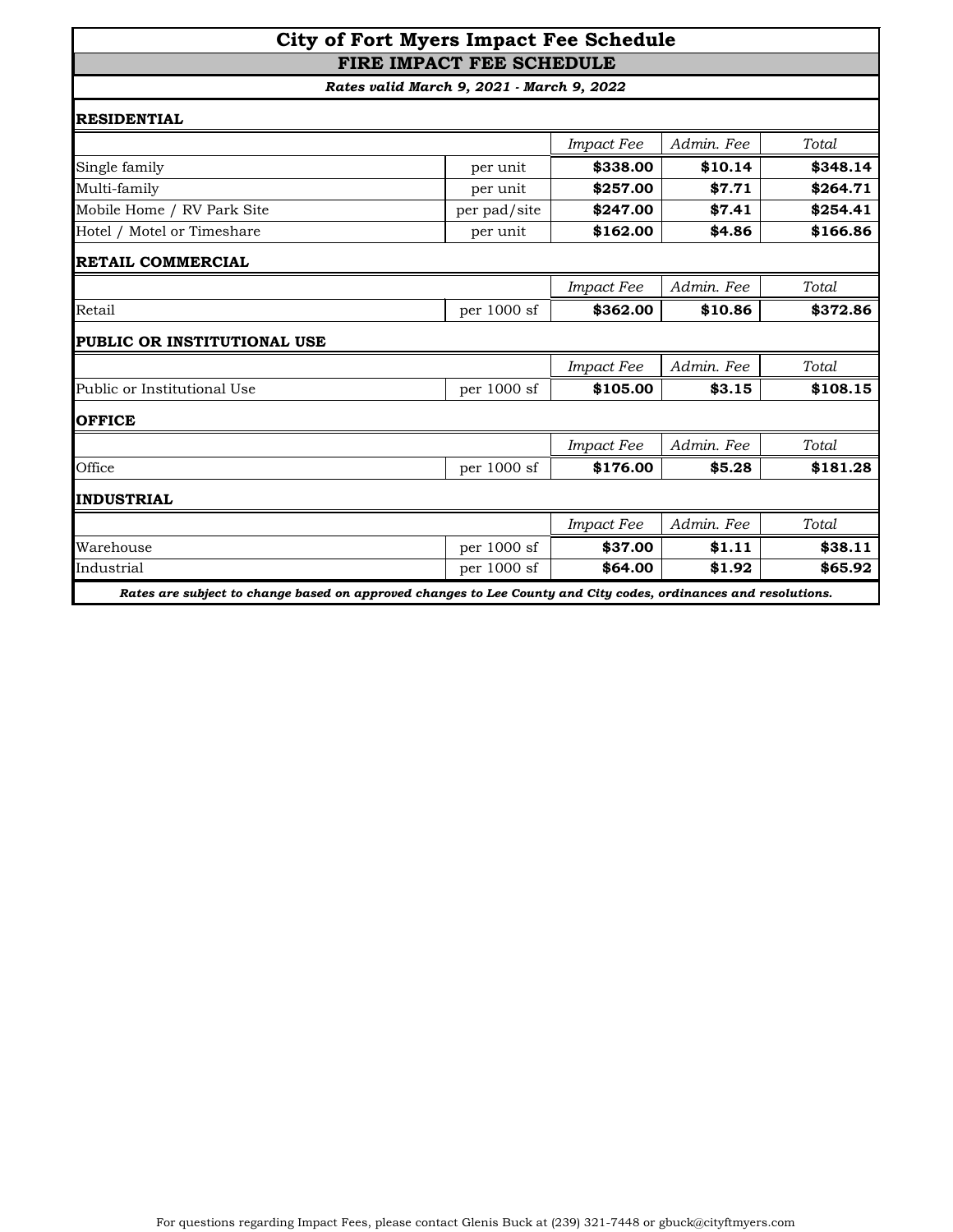## **City of Fort Myers Impact Fee Schedule EMS IMPACT FEE SCHEDULE**

| <b>RESIDENTIAL</b>                 |             |                   |            |         |
|------------------------------------|-------------|-------------------|------------|---------|
|                                    |             | <b>Impact Fee</b> | Admin. Fee | Total   |
| Single family                      | per unit    | \$55.00           | \$1.65     | \$56.65 |
| Multi-family                       | per unit    | \$42.00           | \$1.26     | \$43.26 |
| Mobile Home / RV Park Site         | per space   | \$40.00           | \$1.20     | \$41.20 |
| Hotel / Motel or Timeshare         | per unit    | \$26.00           | \$0.78     | \$26.78 |
| <b>RETAIL COMMERCIAL</b>           |             |                   |            |         |
|                                    |             | <b>Impact Fee</b> | Admin. Fee | Total   |
| Retail                             | per 1000 sf | \$59.00           | \$1.77     | \$60.77 |
| <b>PUBLIC OR INSTITUTIONAL USE</b> |             |                   |            |         |
|                                    |             | <b>Impact Fee</b> | Admin. Fee | Total.  |
| Public or Institutional Use        | per 1000 sf | \$17.00           | \$0.51     | \$17.51 |
| <b>OFFICE</b>                      |             |                   |            |         |
|                                    |             | <b>Impact Fee</b> | Admin. Fee | Total   |
| Office                             | per 1000 sf | \$29.00           | \$0.87     | \$29.87 |
| <b>INDUSTRIAL</b>                  |             |                   |            |         |
|                                    |             | <b>Impact Fee</b> | Admin. Fee | Total   |
| Warehouse                          | per 1000 sf | \$6.00            | \$0.18     | \$6.18  |
| Industrial                         | per 1000 sf | \$10.00           | \$0.30     | \$10.30 |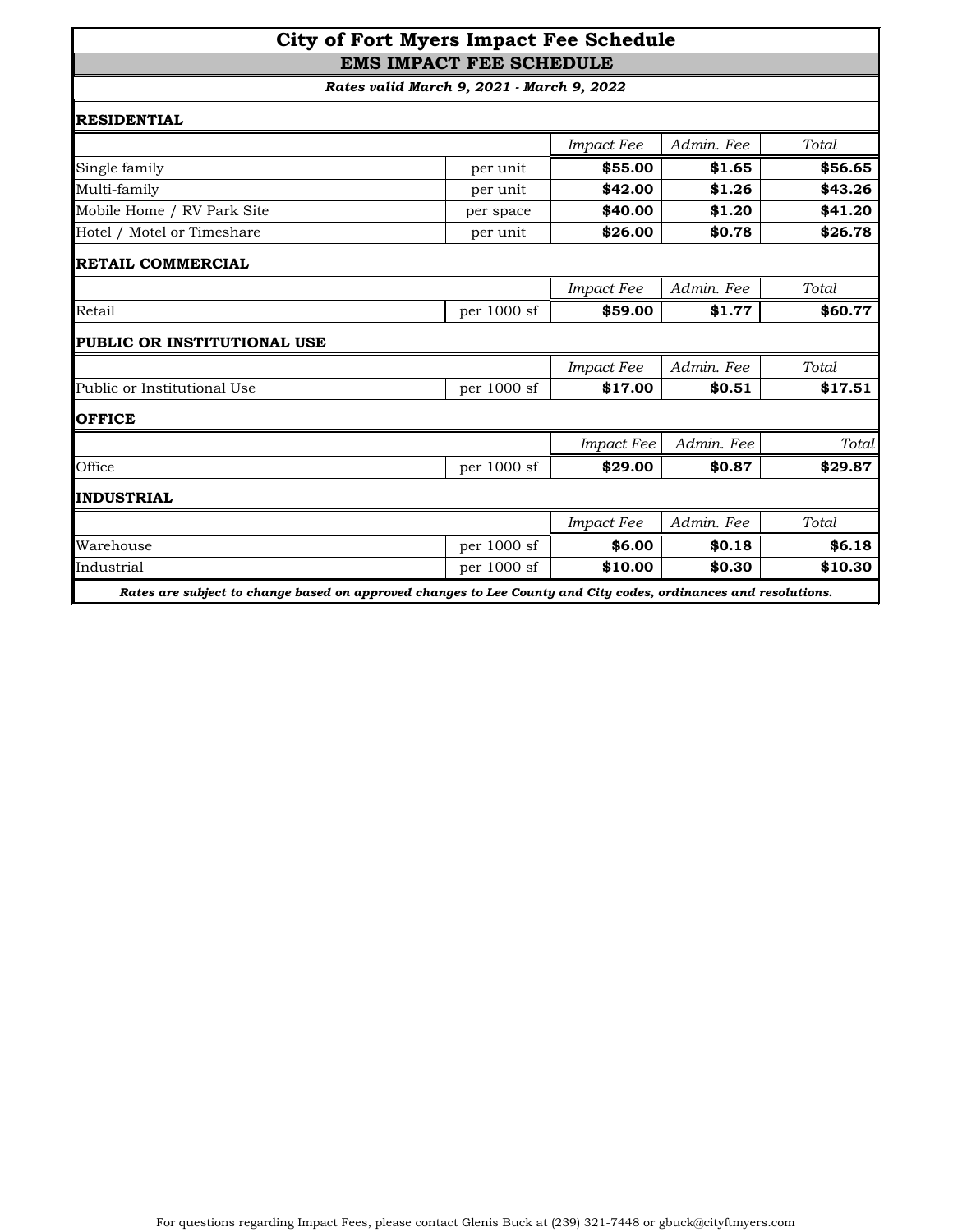## **City of Fort Myers Impact Fee Schedule SCHOOLS IMPACT FEE SCHEDULE - 52.5% collection rate**

| <b>RESIDENTIAL ONLY</b>                                                                                         |          |                   |            |            |  |  |
|-----------------------------------------------------------------------------------------------------------------|----------|-------------------|------------|------------|--|--|
|                                                                                                                 |          | <i>Impact Fee</i> | Admin. Fee | Total      |  |  |
| Single family                                                                                                   | per unit | \$2,879.10        | \$86.37    | \$2,965.47 |  |  |
| Multi-family                                                                                                    | per unit | \$1,114.58        | \$33.44    | \$1,148.01 |  |  |
| Mobile Home                                                                                                     | per pad  | \$620.55          | \$18.62    | \$639.17   |  |  |
| Rates are subject to change based on approved changes to Lee County and City codes, ordinances and resolutions. |          |                   |            |            |  |  |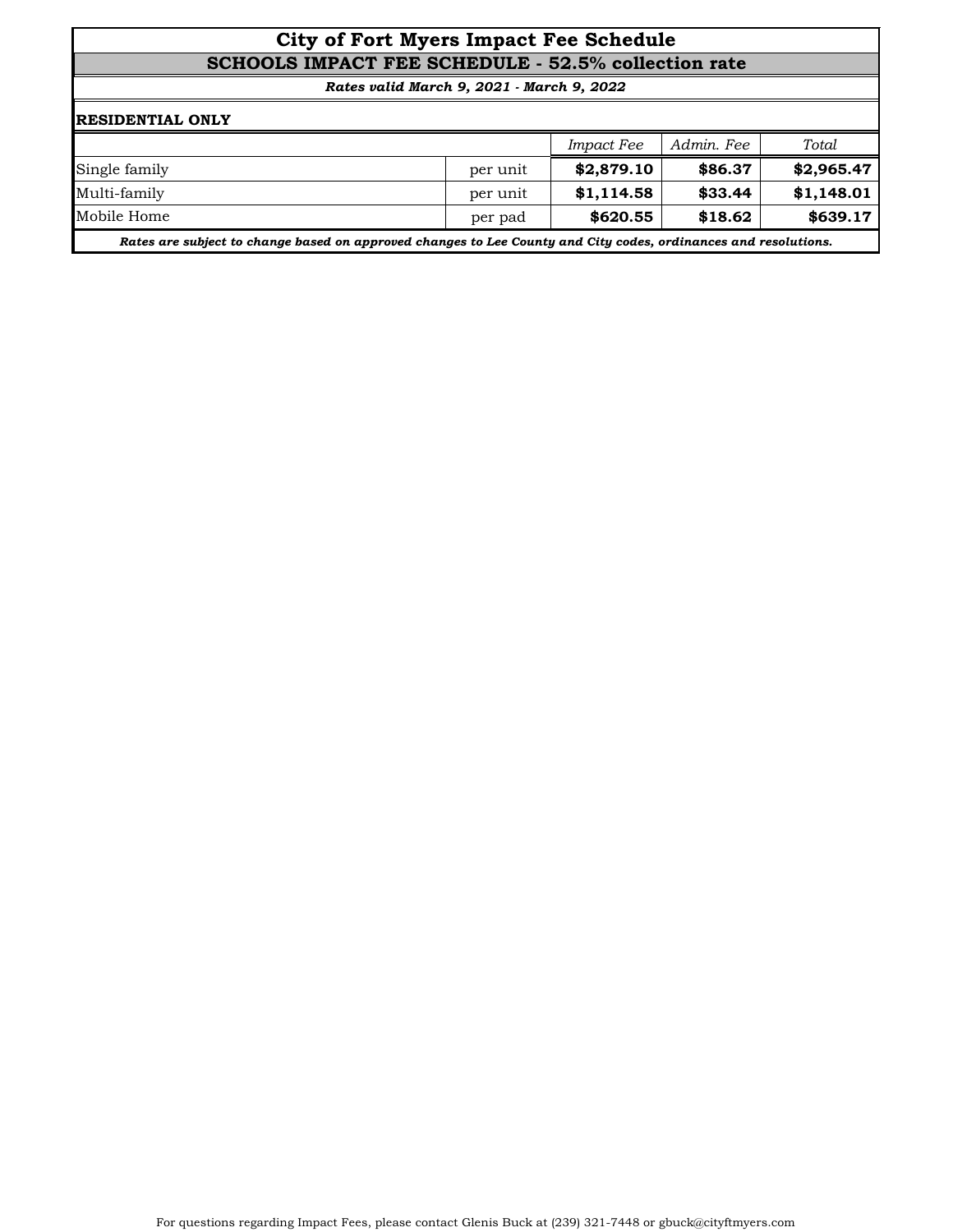## **City of Fort Myers Impact Fee Schedule REGIONAL PARK IMPACT FEE SCHEDULE - 52.5% collection rate**

|                                     |          | <b>Impact Fee</b> | Admin. Fee | Total    |
|-------------------------------------|----------|-------------------|------------|----------|
| Single family                       | per unit | \$341.78          | \$10.25    | \$352.03 |
| Multi-family                        | per unit | \$258.83          | \$7.76     | \$266.59 |
| Mobile Home not in mobile home park | per unit | \$341.78          | \$10.25    | \$352.03 |
| Mobile Home (pad or park site)      | per unit | \$250.43          | \$7.51     | \$257.94 |
| Time Share                          | per unit | \$258.83          | \$7.76     | \$266.59 |
| Hotel / Motel                       | per unit | \$163.28          | \$4.90     | \$168.17 |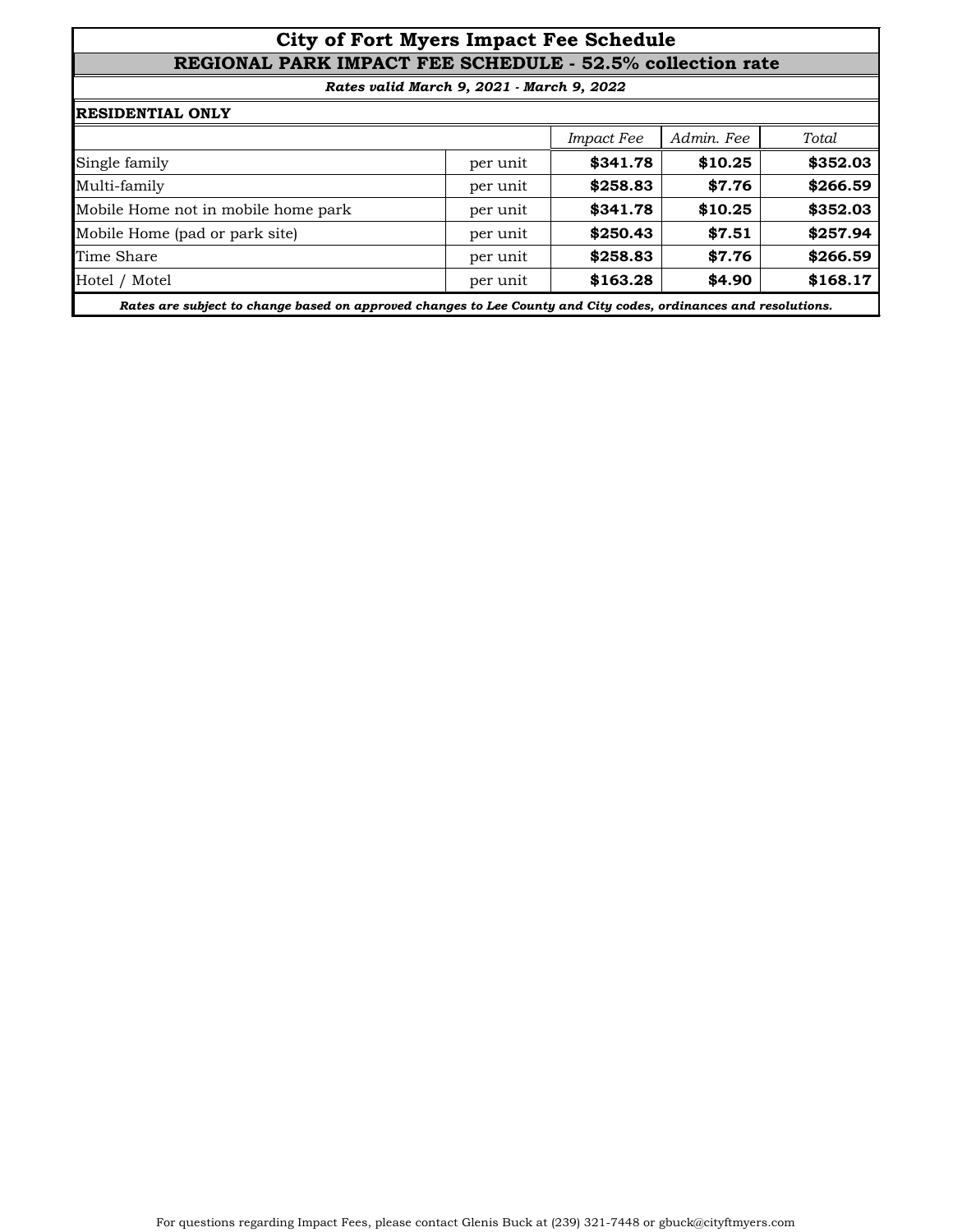# **City of Fort Myers Impact Fee Schedule COMMUNITY PARK IMPACT FEE SCHEDULE**

| <b>RESIDENTIAL ONLY</b>                                                                                         |          |                   |            |          |  |  |
|-----------------------------------------------------------------------------------------------------------------|----------|-------------------|------------|----------|--|--|
|                                                                                                                 |          | <b>Impact Fee</b> | Admin. Fee | Total    |  |  |
| Single family                                                                                                   | per unit | \$780.00          | \$23.40    | \$803.40 |  |  |
| Multi-family                                                                                                    | per unit | \$581.00          | \$17.43    | \$598.43 |  |  |
| Mobile Home                                                                                                     | per unit | \$541.00          | \$16.23    | \$557.23 |  |  |
| Hotel / Motel                                                                                                   | per unit | \$363.00          | \$10.89    | \$373.89 |  |  |
| Rates are subject to change based on approved changes to Lee County and City codes, ordinances and resolutions. |          |                   |            |          |  |  |